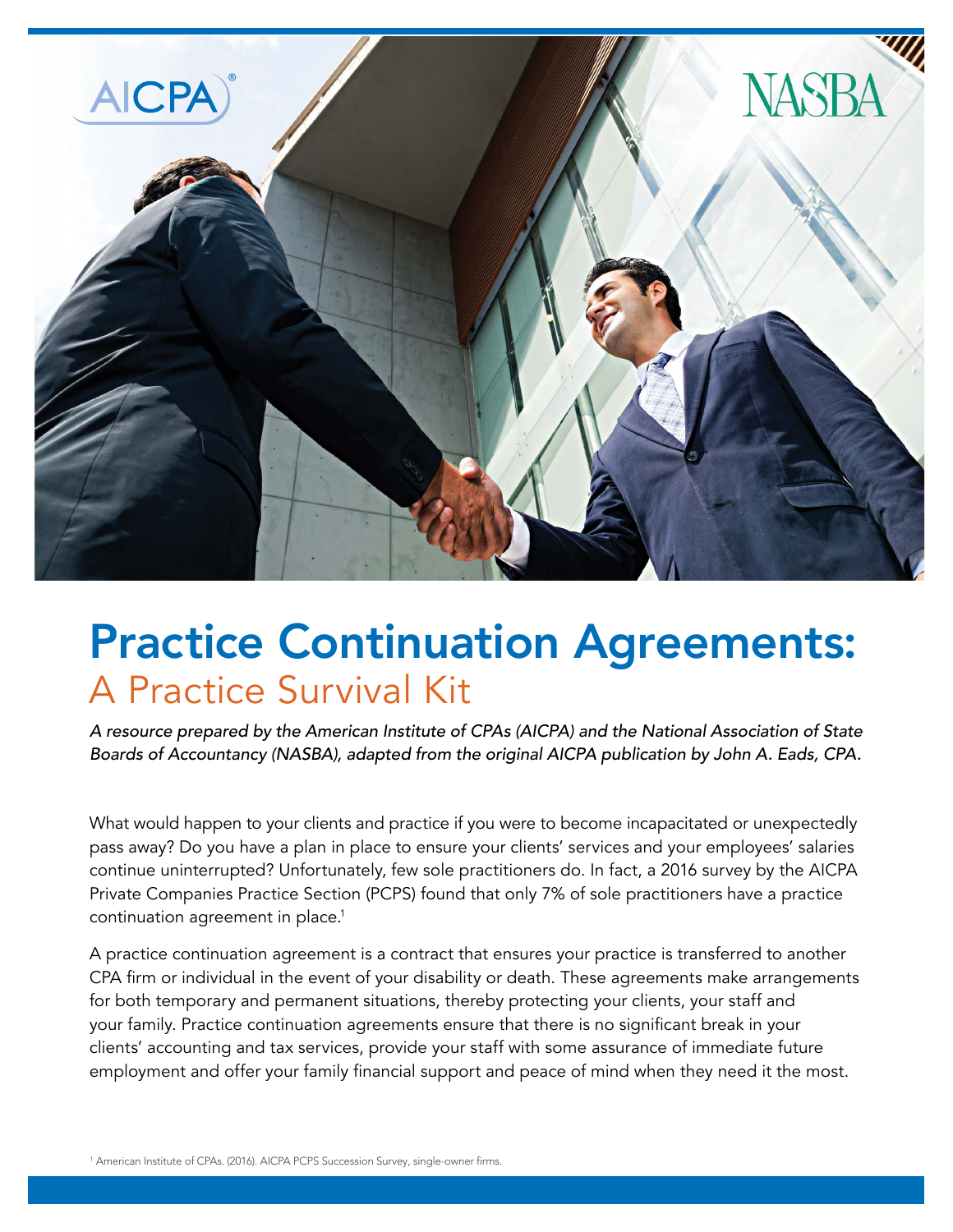### Board of Accountancy **Considerations**

Boards of accountancy throughout the 56 U.S. jurisdictions are responsible for the licensure and regulation of CPAs and public accounting firms. Before entering into a practice continuation agreement, it is important that you and your attorney familiarize yourselves with the laws and rules of your jurisdiction to determine what restrictions, if any, exist regarding the creation and implementation of a practice continuation agreement.

For a list of boards of accountancy, go to the NASBA website at nasba.org/stateboards.

## Types of Practice Continuation Agreements

While individual agreements can vary considerably, the three most common types of practice continuation agreements include:

- One-on-one agreements A continuation agreement made between two sole practitioners — usually in the form of a buy/sell agreement or cross-purchase agreement
- Group agreements Several CPAs act as successors to each other's firms; when death or disability strikes a member of the group, his or her clients are asked to select a new CPA from among the surviving members
- State society plans Also known as an emergency assistance plan, these help the surviving spouse or heirs with the disposition of a member CPA's practice if that member failed to make his or her own arrangements ahead of time

*For more detailed information on what to include in your agreement and for sample plans, access the AICPA Practice Survival Toolkit at aicpa.org/PracticeSurvivalKit.*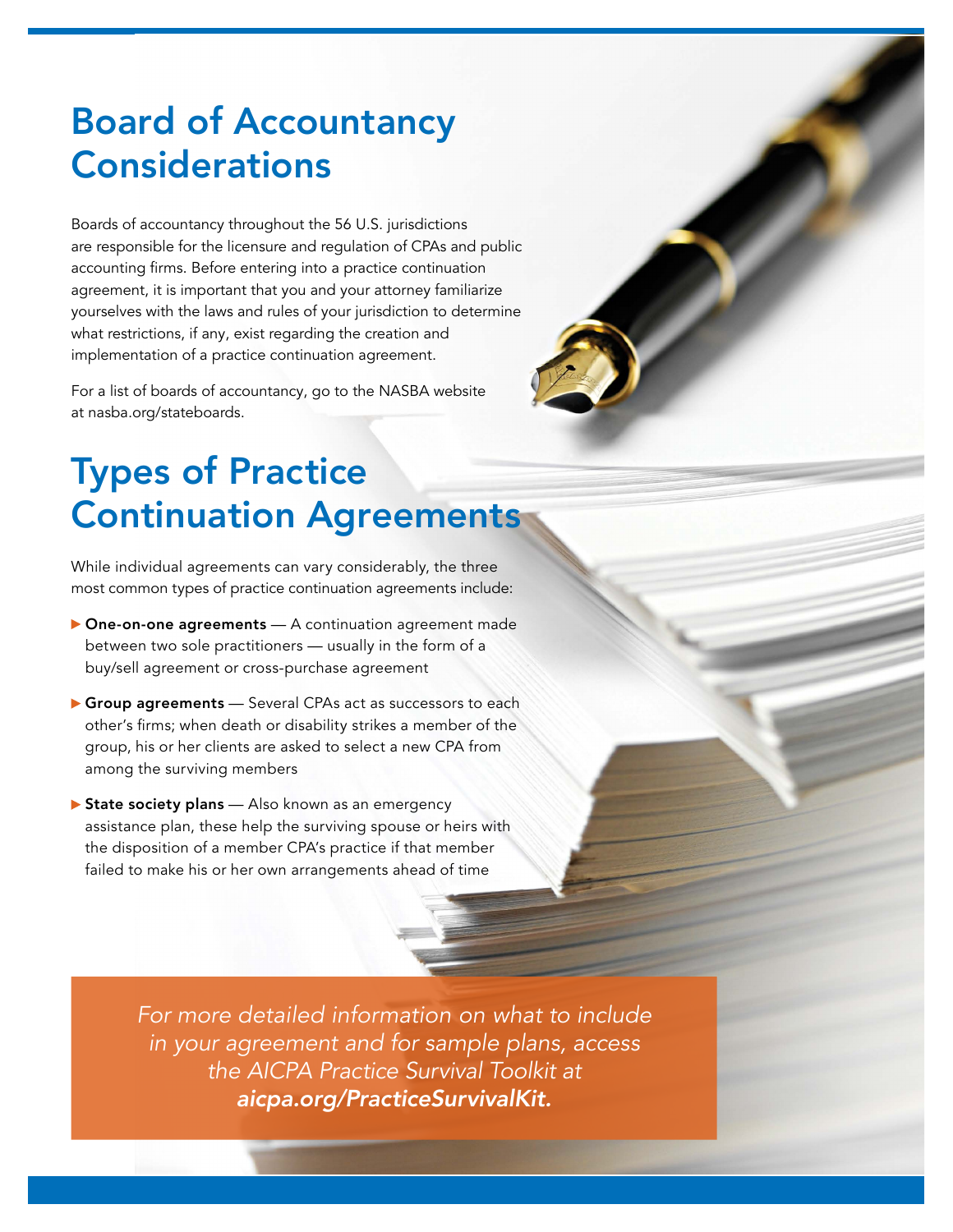### Working Toward a Practice Continuation Plan: Key Steps

### 01

#### PRACTICE ANALYSIS

A realistic review of your firm's goals, procedures and characteristics prepares you to compare practice philosophies, clients, marketing techniques and personnel policies with prospective successors.

#### Firm Basics

Honestly evaluate your firm's:

- Reputation Staff
- 
- Specialties Location
- 
- 
- Rates Profitability
- Efficiency

#### Financial Considerations

There are significant control statistics that indicate a practice's financial health and should be discussed during negotiations with potential successors. For a sample list of these, go to AICPA's Survival Kit website at aicpa.org/SurvivalKit.

#### Client Information

A critical step in preparing for practice continuation discussions is to summarize basic data about each client. This includes information on each client's type of business, years with firm and billings by type of services rendered. Client profiles may also include an assessment of client personalities, business philosophies, and goals.

*Sample valuation methods are available at aicpa.org/PracticeSurvivalKit.* 02

#### PLACING A VALUE ON YOUR PRACTICE

In a normal buy/sell situation, the seller actively participates in the negotiations at the time of the sale. However, this is not possible when death or some types of disability occur. As such, both parties to any continuation agreement will need to agree to the valuation method as part of that agreement. There are several methods for assessing the value of a practice, but the balance sheet and income statement from operations are vital components of any valuation.

03

### IDENTIFYING A POTENTIAL SUCCESSOR

The ideal successor is a practitioner you have known for a number of years and with whom you have discussed a wide range of practice issues, including personnel-related and engagement-related matters. You should consider the following when assessing a potential successor:

- $\blacktriangleright$  Professional qualifications  $-$  Recent peer review, organizational and planning abilities, proper monitoring and control of engagements, technical proficiency, client satisfaction, ability to train and develop staff, ability to generate fees and knowledge of the value of the services performed, ability to bill and collect promptly, and sense of professional responsibility
- $\blacktriangleright$  Personal qualifications The appearance and presentation of the firm and its personnel, leadership within the firm, evidence of oral and written communications skills, good relations with colleagues and clients, gradations of expertise within the firm, useful mixture of personalities within the firm, and growth potential
- $\blacktriangleright$  Community and professional standing  $\perp$  The firm's image, leadership in the community and profession, ability to bring in new clients through individual contacts, and accomplishments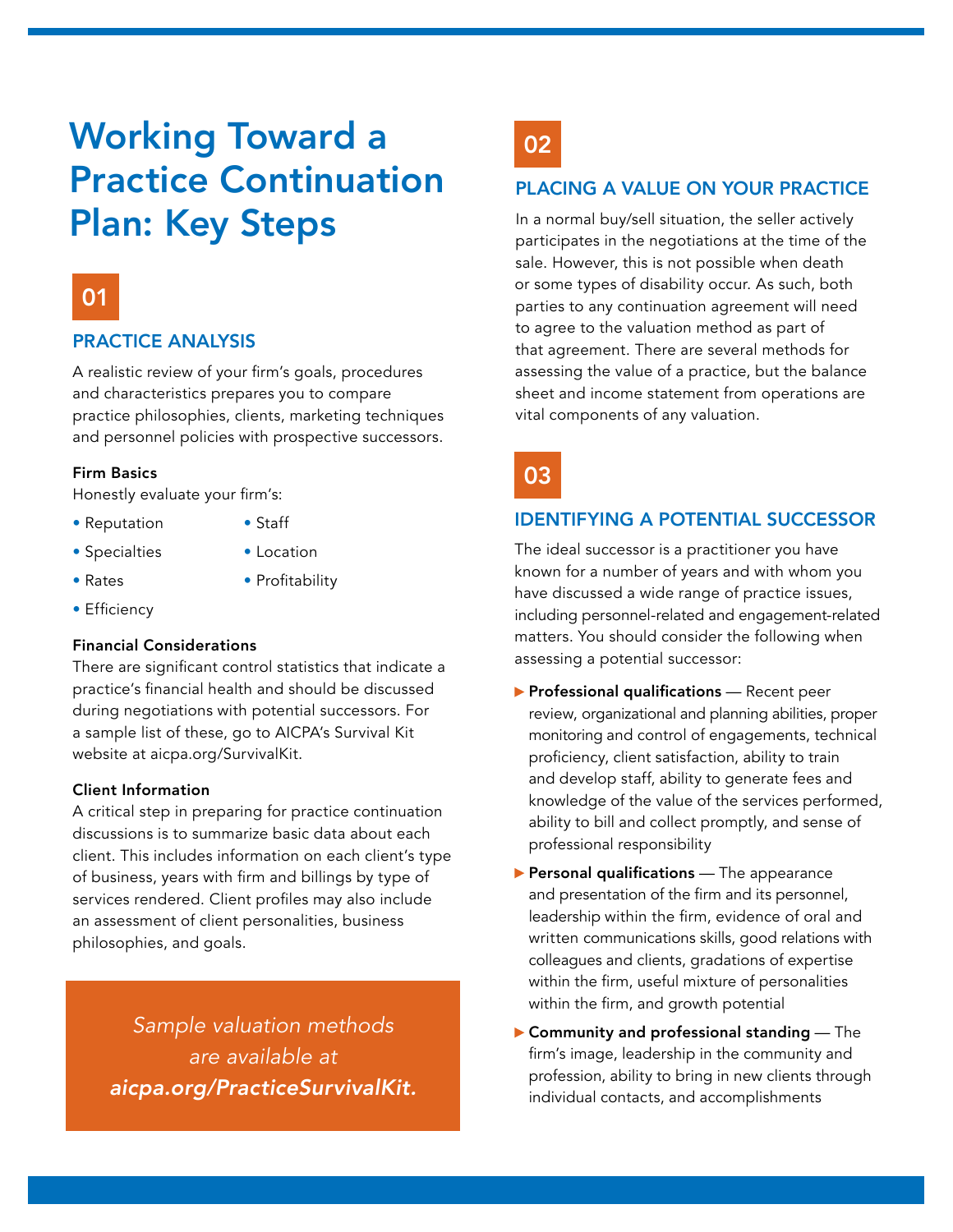### **Constructing** an Agreement

Once you place a value on your practice and identify your successor, you are ready to begin negotiating and constructing the agreement. You may want to consult with an attorney as part of the negotiation process, as your contract will cover many technical legal areas. At a minimum, your contract should address the following:

- Definitions (temporary disability, permanent disability, death, retirement, etc.)
- Assumption of a practice on a temporary basis (in the event of disability)
	- Assignment of staff and other employees
	- Compensation arrangement with the successor
	- Conclusion arrangement
- Assumption of a practice on a permanent basis
- List of clients
- Working papers (tax and accounting standards applied to each client)
- Files (billing, personnel, etc.)
- Books and financial statements
- Work in process and accounts receivable
- Equipment and supplies
- Existing leases
- Employee records
- Liabilities and malpractice insurance
- Property and casualty insurance
- Fees and billing information
- Payment for the practice
- Noncompetition clause
- Termination of the agreement
- Arbitration
- Client notification, including transfer of files

*Once the agreement is completed and signed, make sure to inform your attorney, staff and spouse of the details to ensure the smooth transfer of the practice. You should also inform your clients at the time you enter into a practice continuation agreement so as to prevent any surprises down the road.*

### Payment Methods

Generally, you must be willing to agree to multiple installments to get a good price, as your successor may have minimal available funds or be unwilling to make a full commitment to the terms of the agreement until they can be sure of client retention. The most common method of paying for an accounting practice is to spread the payments over a period of five to seven years. Some agreements have called for payments in as few as three years, and others in as many as 10. Down payments are between 10% and 20%. Outright cash payments for an accounting practice are uncommon unless severely discounted.

Make it as easy and financially undemanding as possible for the successor to pay for the practice. Remember, the successor must pay your staff immediately — long before receiving fees from the clients transferred.